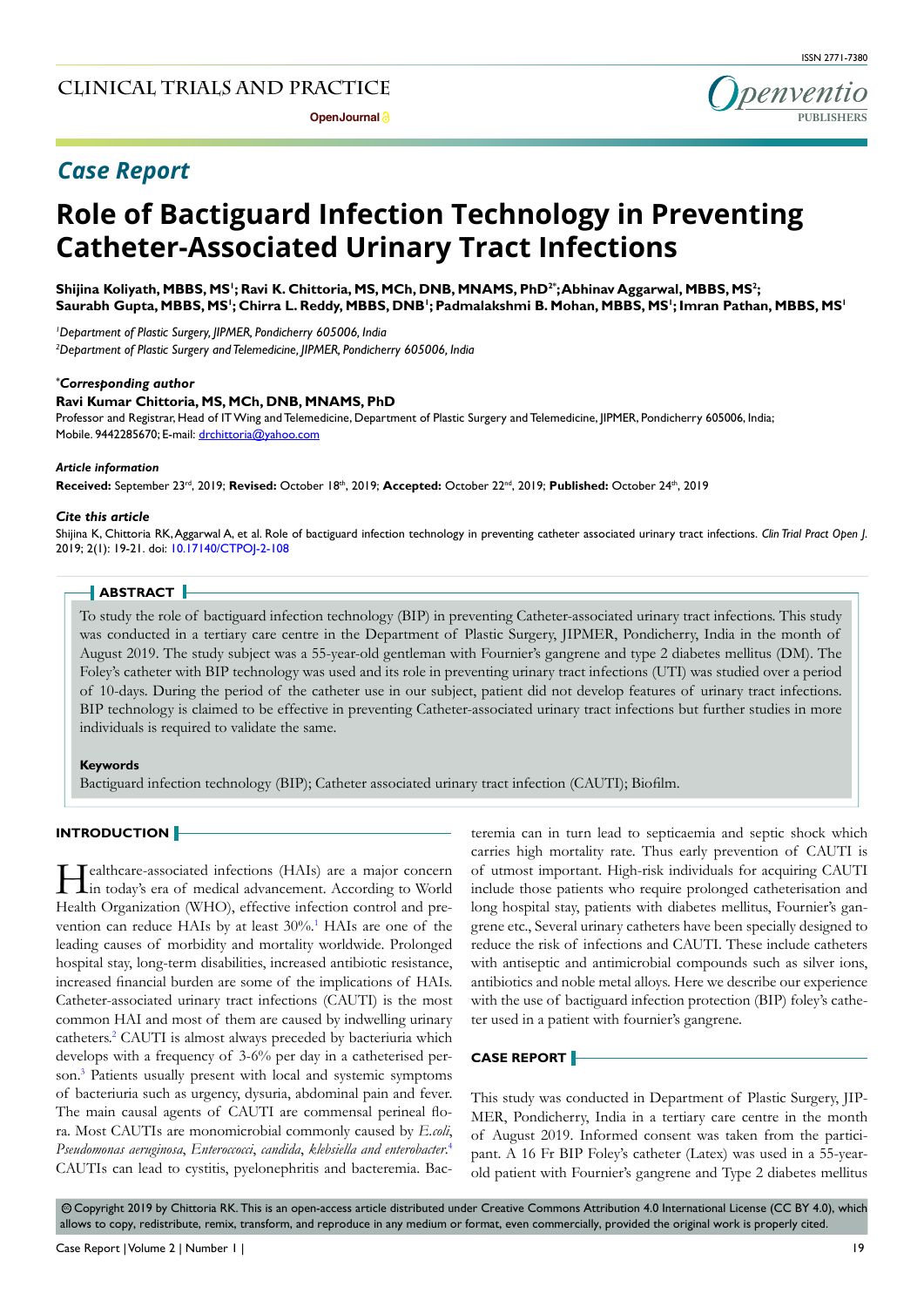(T2DM) (Figures 1 and 2). Inserted by trained staff under proper aseptic precaution the silicone BIP catheter was retained for 10 days. Urine routine microscopic examination was done prior to catheterisation which showed no pus cells. Patient was managed by serial debridements and supportive care. Urine routine was done weekly once as part of routine investigation. Repeat urine routine examination again showed no pus cells. Patient's condition suddenly deteriorated on the 10<sup>th</sup> day of hospitalisation and he succumbed due to pulmonary embolism. Throughout the stay in the hospital patient did not develop features of urosepsis.





# **RESULTS**

The study results showed that during his stay in the hospital patient did not develop catheter-associated urinary tract infection (Table 1).

| Table 1. Urinalysis (Before Catheterisation)<br><b>Chemical Examination</b> |        |
|-----------------------------------------------------------------------------|--------|
|                                                                             |        |
| Protein                                                                     | +      |
| Microscopic Examination                                                     |        |
| RBC(/HPF)                                                                   | Absent |
| WBC(/HPF)                                                                   | Absent |
| Epithelial Cells (/HPF)                                                     | Absent |
| Bacteria                                                                    | Absent |
| Crystal                                                                     | Absent |
| Cast                                                                        | Absent |
|                                                                             |        |

Patient's urine routine examination did not reveal any pus cells. There were no symptoms or signs of urinary tract infection in the patient (Table 2).

| Table 2. Urinalysis (1-Week Post-catheterisation)<br><b>Chemical Examination</b> |        |
|----------------------------------------------------------------------------------|--------|
|                                                                                  |        |
| Protein                                                                          | ÷      |
| Microscopic Examination                                                          |        |
| RBC(/HPF)                                                                        | Ahsent |
| WBC(/HPF)                                                                        | Absent |
| Epithelial Cells (/HPF)                                                          | $2-3$  |
| Bacteria                                                                         | Absent |
| Crystal                                                                          | Absent |
| Cast                                                                             | Absent |

# **DISCUSSION**

Healthcare-associated infections are widely researched topics worldwide with urinary tract infections coming in the forefront and prolonged catheterisation being the harbinger of urinary tract infections. Various methods have been devised to reduce the risk of catheter-associated urinary tract infections. It is well-established that the duration of catheterisation is directly linked to the development of urinary tract infections. With a catheter in place the daily risk of developing urinary tract infection (UTI) ranges from 3-7%.[5](#page-2-4) CAUTI occurs when urethral catheters inoculate organisms in the bladder and cause colonization due to providing a medium for bacterial adhesion and mucosal irritation. Urinary catheter is the most important risk factor for bacteriuria.<sup>6,7</sup> Biofilm on the urinary catheter is the central factor in pathogenesis of CAUTI, many scientists seek to alter the catheter surface in order to inhibit biofilm formation. No surface can resist biofilm formation indefinitely in the urinary tract, but impeding biofilm formation may suffice if the catheter is intended for short-term use.<sup>[8](#page-2-6)</sup> As biofilm formation is central to the pathogenesis of CAUTI, novel methods to hinder or alter biofilm formation on the surface of urinary catheters might assist in prevention of CAUTI. BIP Foley catheters are designed to reduce and delay morbidities related to CAUTI (bacteriuria, symptomatic infections, bacteremia, urosepsis). The BIP Foley catheters are approved for transurethral and suprapubic use for up to 90-days. The BIP technology is based on a very thin noble metal alloy coating, consisting of gold, silver and palladium, firmly attached to medical devices. When in contact with fluids, the noble metals create a galvanic effect. The galvanic effect creates a microcurrent that reduces microbial adhesion to the catheter material, which decreases the risk for biofilm formation leading to infections[.9](#page-2-7) The amount of noble metal is very low and below the safety limits for each metal and there is no release of any toxic or pharmacological quantities. The bactiguard coating is environmentally friendly and requires no special procedures for handling, use or disposal. The bactiguard solution is unique, tissue-friendly and safe for patient use. The BIP Foley Catheters are available in both latex and silicone.